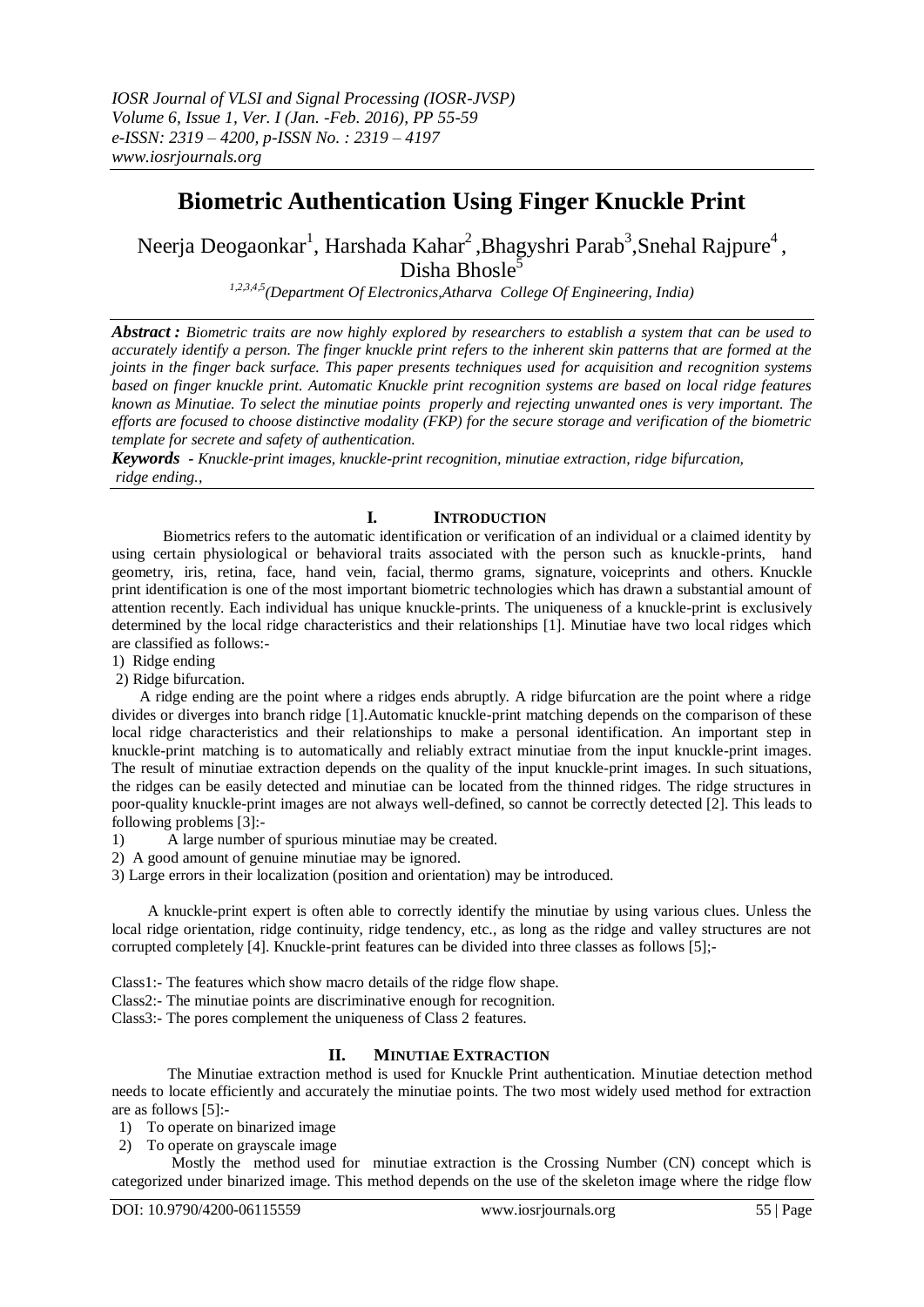pattern is eight-connected. The minutiae are extracted by scanning the local neighborhood of each ridge pixel in the image using a 3x3 window[5]. The CN value is then computed, which is defined as half the sum of the differences between pairs of adjacent pixels in the eight-neighborhood. Using the properties of the CN the ridge pixel can then be classified as a ridge ending, bifurcation or non-minutiae point.

| <b>CROSSING NUMBER</b> | <b>PROPERTY</b>          |  |  |  |
|------------------------|--------------------------|--|--|--|
|                        | <b>Isolated Point</b>    |  |  |  |
|                        | Ridge Ending Point       |  |  |  |
|                        | Continuing Ridge Point   |  |  |  |
|                        | <b>Bifurcation Point</b> |  |  |  |
|                        | <b>Crossing Point</b>    |  |  |  |

|  |  |  | Table 1. Properties of Crossing Number |
|--|--|--|----------------------------------------|
|  |  |  |                                        |

Images from the same finger but collected at different times are very similar to each other. Meanwhile, images from different fingers are very different, which implies that FKP has the potential for personal identification [6]. The Crossing Number for a ridge pixel  $P$  is calculated by using the eqn no.(1):-

$$
C \text{ N} = 5 \sum_{i=1}^{8} |P_i - P_{i+1}|, P_9 = P_1 \dots (1)
$$

Where,

*Pi* is the pixel value in the neighborhood of *P*.

#### **III. PROPOSED METHODOLOGY**

This paper proposes a method using minutiae for finger knuckle print authentication, it consider all the relevant information from the image and finally gives authentication to relevant data whose information matches with database Following is the algorithm for knuckle print authentication:-

# 1) **Capturing the raw images**:-

a. Specifications:

- Finger scanning window size 16.26x24.38mm.
- Image resolution is 96x96 500 DPI Raw finger knuckle.
- $\bullet$  Image size is 4.46 KB.
	- b. These images are stored in the raw format in the database.

# 2) **Pre-processing Stage**:

- a. Once the image is been capture by imaging device histogram is perform so as to obtained equalization of all intensity level.
- b. The next after image enhancement the image binarisation is perform i.e. converting image to binary. The required part is then selected and the unwanted data is left, so as perform authentication on region of interest.
- c. The next step is do thinning which reduces all ridge thickness to a pixel; by performing thinning operation the points of minutiae are available with continuity of ridges.

#### 3) **Feature Extraction**:

- a. This stage involves extraction of features of the loaded finger knuckle
- b. These features consist of Minutiae ridge terminations and ridge bifurcations, ridge frequency and orientation of these ridges.
- c. The inclusion of these three features of a finger knuckle help to have an unique database thus resulting in a good matching result and also a higher accuracy.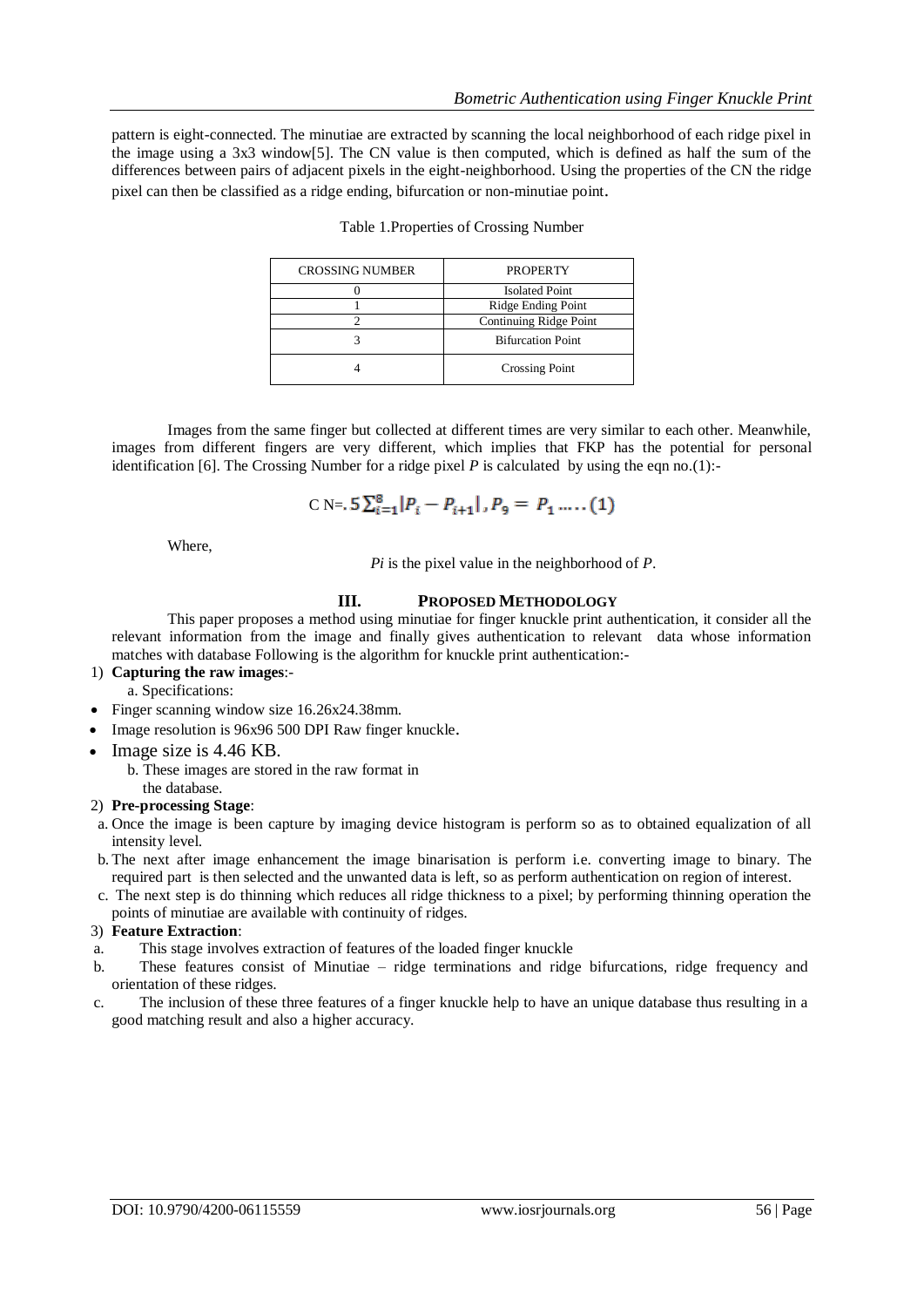

Fig No. 1 Block diagram for implemented FKP Authentication using minutiae.

#### 4) **Matching and Result**:

- a. The next step after feature extraction is matching.
- b. Matching consists of comparison of the query image with that of the template stored in the database.
- c. After the comparison, result generated is completely based on a threshold.

#### 5) **Database Collection**:

- a. A Database of 12 persons was created.
- b. Finger knuckles were acquired from various persons with their ages varying from 20 to 70years.
- c. In the  $1<sup>st</sup>$  phase, the 10 samples of the left index finger each of 12 users were collected.
- d. In the  $2<sup>nd</sup>$  phase, the 10 samples of the left index finger each of 15 users were collected.
- e. Therefore, 10 samples were acquired from each user and hence database consists of 270 samples.
- f. The Sensor used for acquiring samples was 'Optical Sensor'.

# **IV. Results**

The results obtained by minutiae extraction process are shown below:



Fig No. 2 Step-wise results of images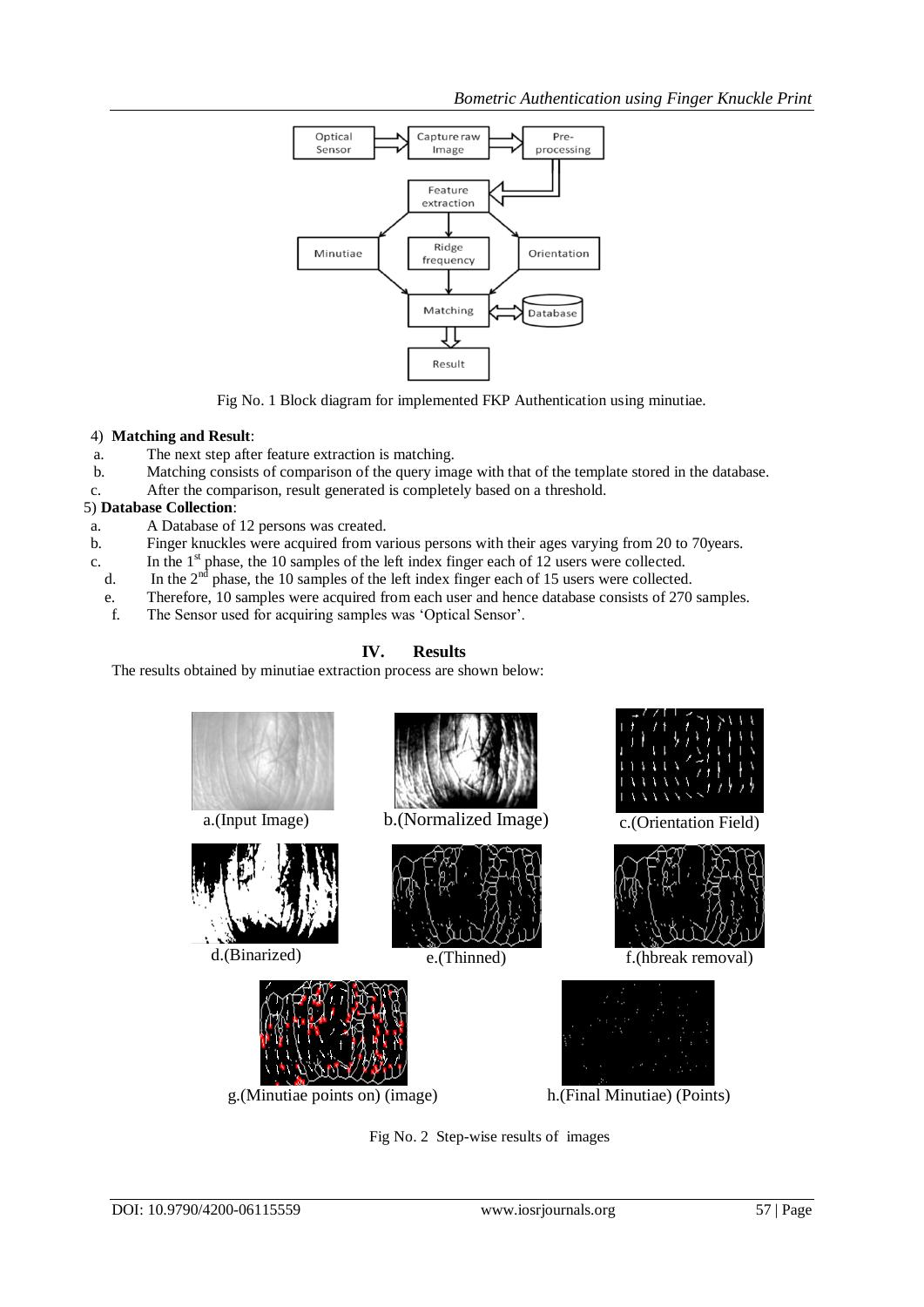The authentication is based on the parameter minutia number, which is significantly different for each individual person .As seen in the Figure 3 minutia number for person A is 2750 and as seen in Figure 4 the minutia number for person B is 5088.



Fig. No. 3. Person A

| D                     | dbase                                                                                                                                |                     | $\Box$<br>$\mathbf{x}$<br>- |  |  |  |  |
|-----------------------|--------------------------------------------------------------------------------------------------------------------------------------|---------------------|-----------------------------|--|--|--|--|
| <b>Database Entry</b> |                                                                                                                                      |                     |                             |  |  |  |  |
| Read Knuckle Image    | PreProcess                                                                                                                           | <b>Gabor Filter</b> | Minutia                     |  |  |  |  |
| Input Knuckle Image   | template<br>.<br>.<br>$1 - 1 - 1 - 1 - 1$<br>$1 - 1 - 1 - 1 - 1 - 1$<br><b>All All All All All All</b><br>$1 - 1 - 1 - 1$<br>.<br>×. | Minutia Number      | 5088<br>Ext                 |  |  |  |  |

Figure 4: Person B

Now, during the authentication process, the number of the input image and the number of the image stored by that name in the database is compared. If the minutia number of both the images is same, authentication is complete and successful, on the other hand if the minutia number for both the images is below the tolerance value, then authentication has failed and the user is an imposter.

## **V. Conclusion**

This paper draws attention to the finger knuckle traits for secure authentication. This paper reviewed techniques to extract minutiae from knuckle-print images. But low quality knuckle-print images need preprocessing to increase contrast, and reduce different types of noises as noisy pixels also generate a lot of spurious minutiae as they also get enhanced during the preprocessing steps. Further, more emphasis is to be laid on defining the local criteria, in order to establish the validity of a minutia point, which is particularly useful during knuckle-print matching and adopting more sophisticated identification models, for instance extending minutiae definition by including trifurcations, islands, bridges, spurs etc. Also, the paper leads to the further study of the statistical theory of knuckle-print minutiae.